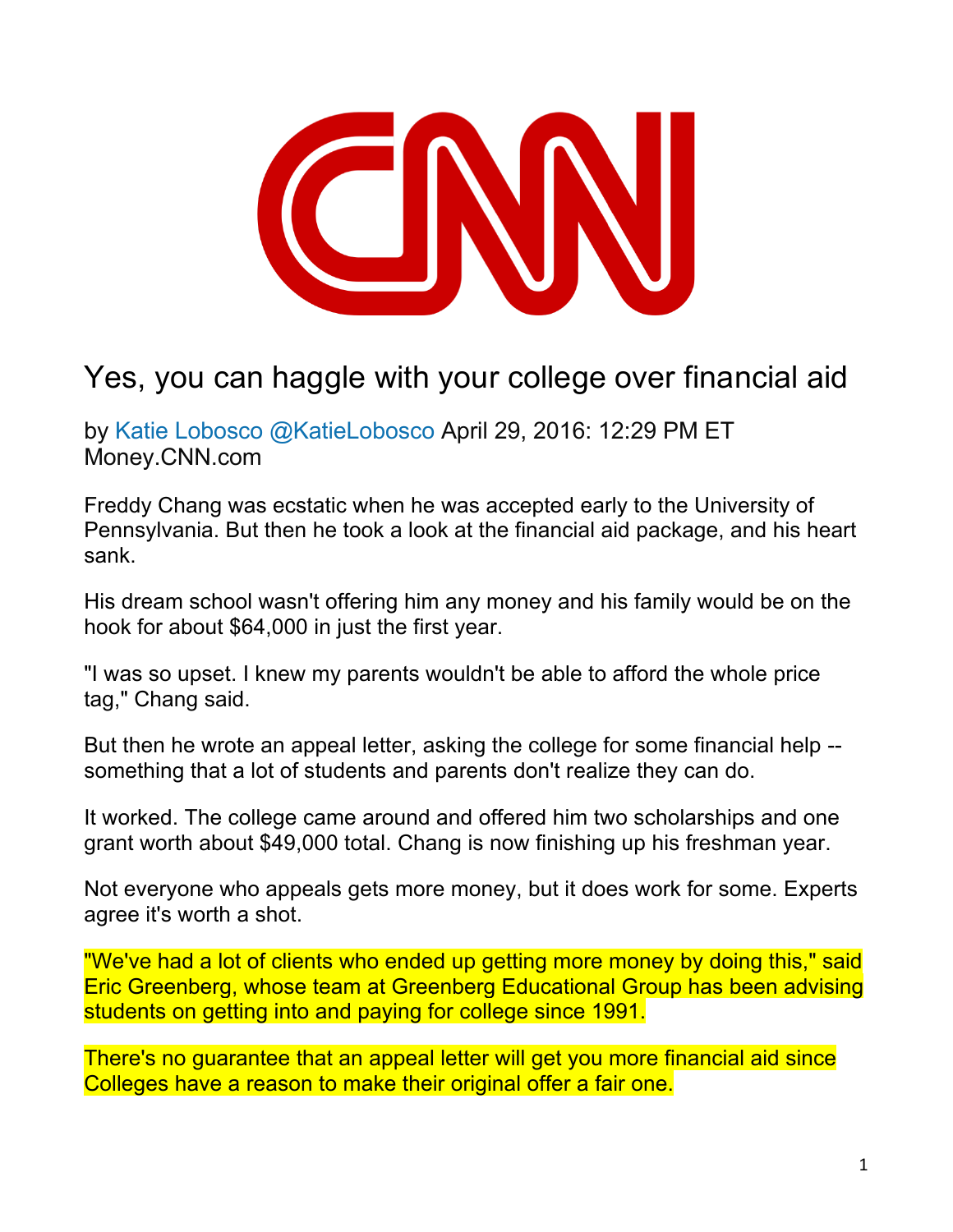"They don't want to low-ball students so that they immediately jump to a different school," Greenberg said.

Startup NextGenVest helps college-bound students write appeal letters at no cost. That's where Chang turned for help.

In his letter, Chang explained how his parents immigrated from Myanmar and he's the first in his family to go to college. He explained why he's such a good fit for the school's dual degree program in international studies and business. And he hinted at the fact that he had been offered better aid packages at other schools.

NextGenVest founder Kelly Peeler suggests including another teacher recommendation with the appeal letter, and following up with a phone call.

Chang did just that. He eventually got a call back and was told an adjustment had been made to his financial aid award. That was all it took.

But not everyone has the same bargaining chips as Chang. Three experts told CNNMoney what factors could work in your favor:

## **Can you do a better job explaining your financial situation?**

"There are a lot of situations that don't fit into the FAFSA boxes," said Alicia Stewart, an admissions counselor at IvyWise.

Maybe your parents are close to retirement age. Maybe they're taking care of their own elderly parents. Perhaps an older sibling has moved back home after college and still depending on your parents financially. These are all things you can bring to the college's attention, Greenberg said.

### **Have your family's finances changed?**

If your family's financial circumstances have changed in the past year, you definitely need to bring that up. Maybe a parent has fallen ill, or lost their job. That dramatically changes your family's ability to pay for college.

"Putting that into a formal letter, with more context, could encourage a college to give you more money," said Peeler.

## **Did you get into a comparable college?**